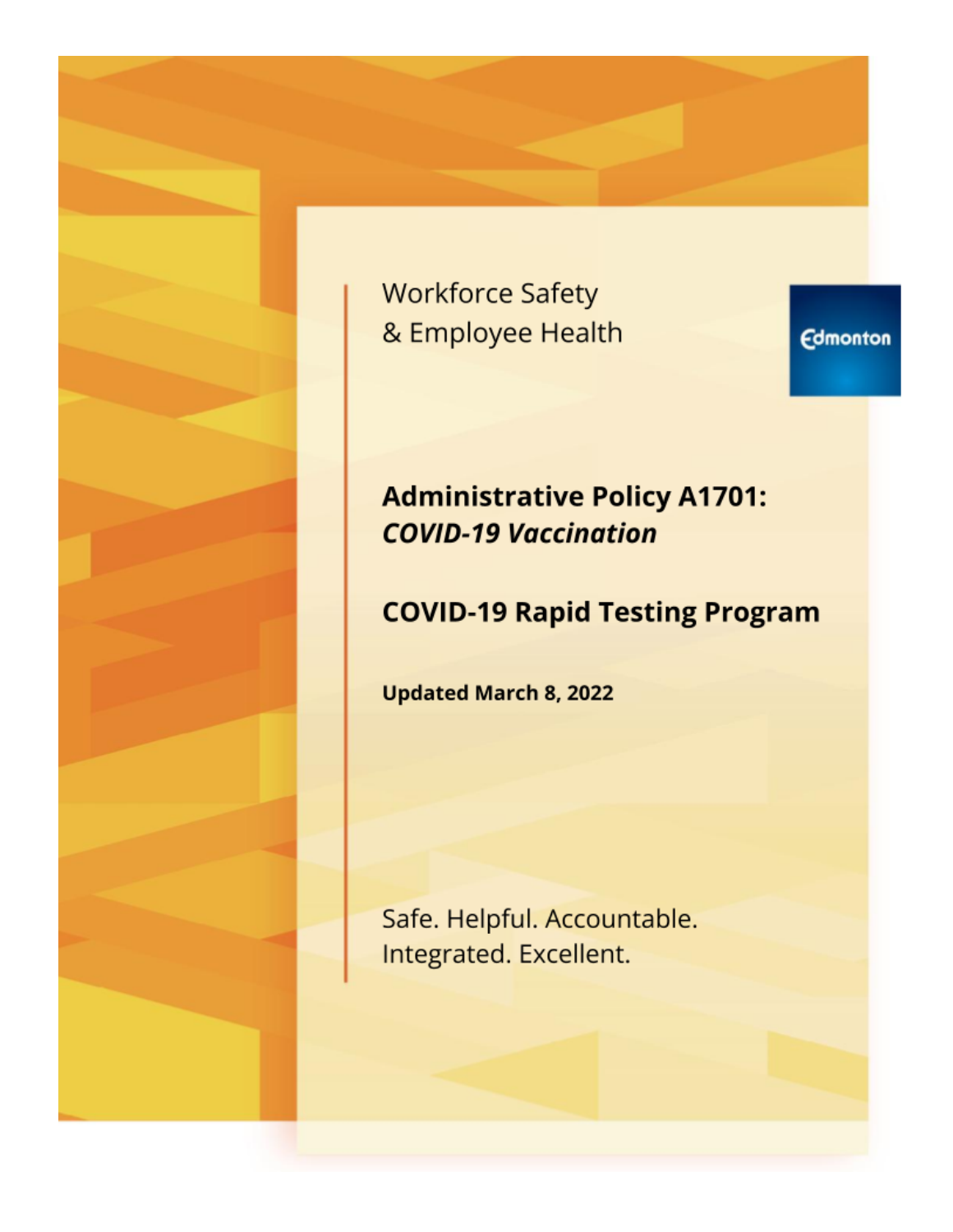# **TABLE OF CONTENTS**

| What's new:                                              | 1              |
|----------------------------------------------------------|----------------|
| <b>ADMINISTRATIVE POLICY A1701: COVID-19 VACCINATION</b> | $\overline{2}$ |
| <b>COVID-19 RAPID TESTING PROGRAM SCOPE</b>              | $\overline{2}$ |
| <b>RAPID TESTING PROGRAM ELIGIBILITY</b>                 | 3              |
| <b>RAPID TESTING PROCESS &amp; REQUIREMENTS</b>          | 3              |
| Cost of Testing                                          | $\overline{4}$ |
| Rapid Testing & Pre-Shift Screening Checklist            | $\overline{4}$ |
| Proof of Rapid Test Results                              | 5              |
| <b>TEST RESULTS</b>                                      | 5              |
| Negative Rapid Test Result                               | 5              |
| Positive Rapid Test Result                               | 5              |
| <b>Inconclusive Tests</b>                                | 6              |
| <b>RESPONSIBILITIES</b>                                  | $\overline{7}$ |
| <b>CONSEQUENCES OF NON-COMPLIANCE</b>                    | 8              |
| <b>EXITING THE RAPID TESTING PROGRAM</b>                 | 8              |
| <b>REVIEW OF THE RAPID TESTING PROGRAM</b>               | 8              |
| <b>FREQUENTLY ASKED QUESTIONS</b>                        | 8              |

### <span id="page-1-0"></span>**What's new:**

**As of April 1, 2022, the Rapid Testing Program will be suspended** and employees who are not fully vaccinated will not be required to provide proof of negative rapid tests as part of their pre-shift screening as of this date.

\*\*The Rapid Testing Program can be reinstated at any time with 1 week's notice.\*\*

Employees on the Program will continue to rapid test and submit their negative results through March 31, 2022.

The COVID-19 Vaccination [Policy](https://www.edmonton.ca/sites/default/files/public-files/assets/PDF/A1701.pdf?cb=1643400944) and [Procedure](https://www.edmonton.ca/sites/default/files/public-files/assets/PDF/A1701_COVID-19_Vaccination_Procedure.pdf?cb=1643400944) remain in effect and the next review is scheduled for September 30, 2022.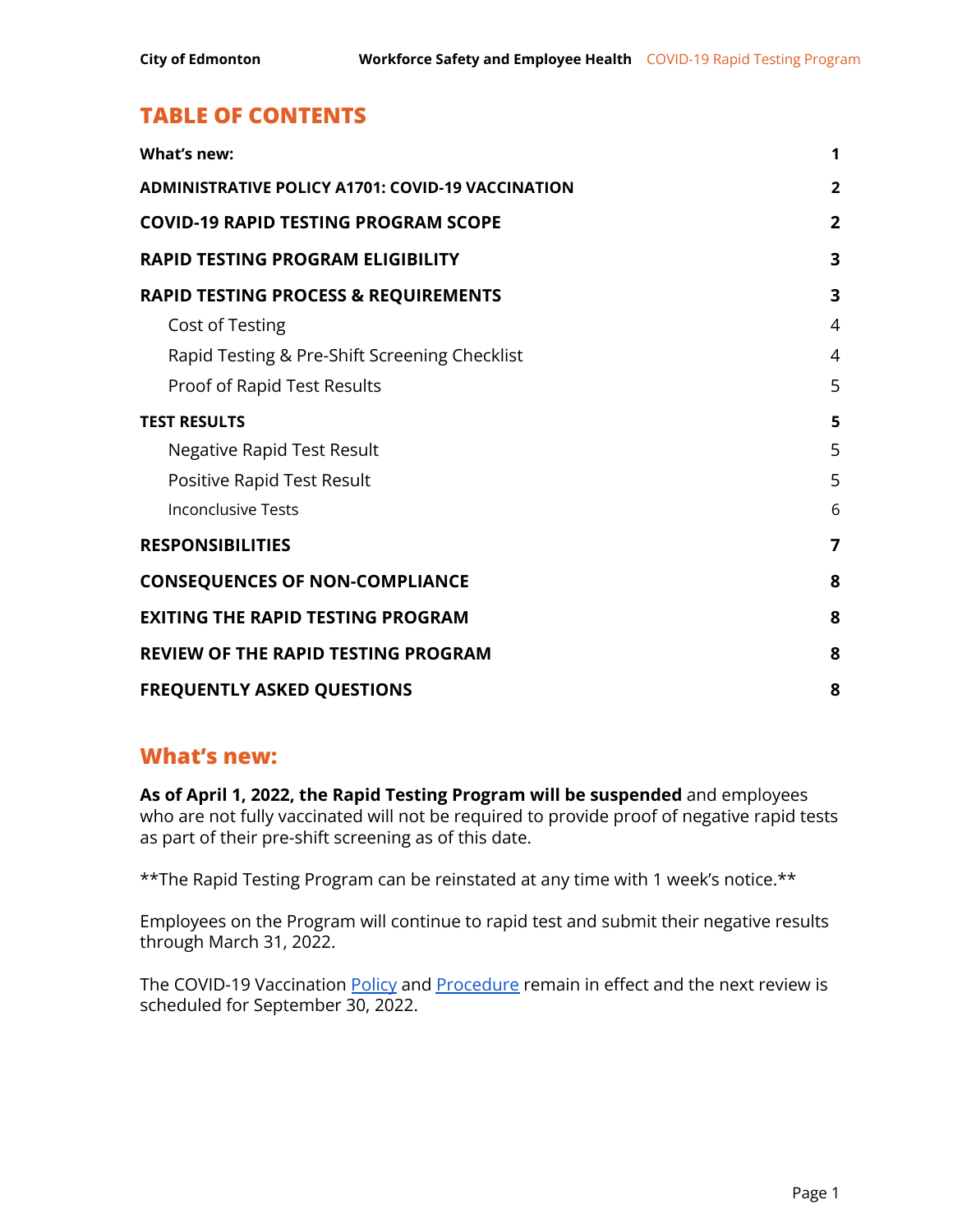### <span id="page-2-0"></span>**ADMINISTRATIVE POLICY A1701:** *COVID-19 VACCINATION*

As an employer with a strong commitment to health and safety, the City of Edmonton will take every reasonable step to protect the health, safety and welfare of its employees and others from the hazard of COVID-19. The City determined that it is necessary for the protection of its workplace to maximize COVID-19 vaccination rates of its employees as a further control measure in mitigating the hazard of COVID-19. [Administrative](https://www.edmonton.ca/sites/default/files/public-files/assets/PDF/A1701.pdf) Policy A1701: *COVID-19 Vaccination*, and its related [Procedure](https://www.edmonton.ca/sites/default/files/public-files/assets/PDF/A1701_COVID-19_Vaccination_Procedure.pdf), outline the requirement for employees to be fully vaccinated against COVID-19, unless an exemption has been approved on the basis of a protected legal ground.

### <span id="page-2-1"></span>**COVID-19 RAPID TESTING PROGRAM SCOPE**

#### **As of April 1, 2022 the Rapid Testing Program will be suspended. The Program may be reinstated at any time with 1 week's notice.**

This program applies to all employees who have not provided proof that they are fully vaccinated. The program testing requirement applies to employees working on City worksites as well as those working at home, as they could be required to attend the workplace for operational reasons.

Employees must receive a negative rapid test result within 72 hours prior to the start of their shift in order to report for work on that date.

- **Proof of Negative Test:** Proof of a negative test result includes a written, printed or electronic copy of a result that indicates the employee has tested negative for COVID-19 on a Health Canada approved rapid antigen test. Valid test results must include the employee's full name, the provider that completed the test, the type of test, date and time of sample collection, and a clear indication of a negative result.
- **Submitting Negative Test Result**: Employees who are participating in the rapid testing program will be required to fill out the designated [COVID-19](https://app.smartsheet.com/b/form/9f4fae73e82847a4987ac4f9168b3087) Rapid Testing Program Pre-Shift [Screening](https://app.smartsheet.com/b/form/9f4fae73e82847a4987ac4f9168b3087) Form before each shift.
- **Positive Rapid Test Result:** The employee is not to enter the worksite and must immediately notify their supervisor.
	- If you are asymptomatic and you have a rapid test available, it is recommended that you test again after 24 hours from your first positive test. If your second test is positive, you need to continue to stay home and isolate. If your second test is negative and you remain asymptomatic, you may return to work.
- **Ineligible Tests**: Test results cannot be from at-home kits that are not supervised by a third-party provider or from the Alberta Health Services public COVID-19 testing system.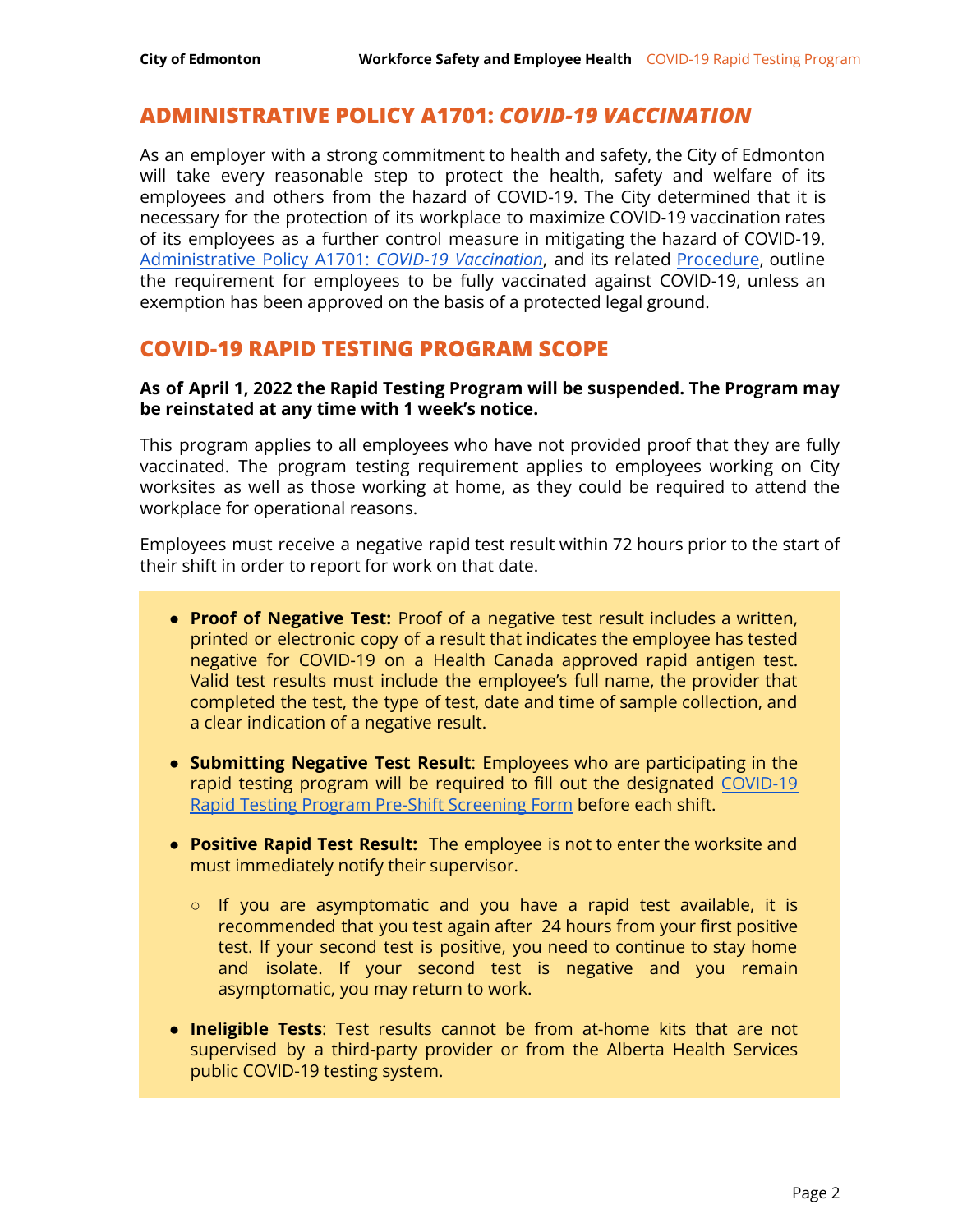Rapid testing is a workplace control measure. Leaders and branch management will know whether an employee is on the testing program and will have access to information to ensure that the employee is complying.

#### **Table 1 - Example Testing Schedules**

*Employees must have taken a COVID-19 rapid test within 72 hours of the start of every shift*

| <b>Work Schedule</b>                                                                                                  | <b>Example Rapid Testing</b><br><b>Schedule</b> | <b>Tests per</b><br>week |
|-----------------------------------------------------------------------------------------------------------------------|-------------------------------------------------|--------------------------|
| <b>Monday to Friday</b>                                                                                               | Sunday and Wednesday                            |                          |
| <b>Sunday to Thursday</b>                                                                                             | Saturday and Tuesday                            |                          |
| Saturday                                                                                                              | Friday                                          |                          |
| <b>Hybrid Work Arrangement -</b> Monday to Tuesday at Sunday and Wednesday<br>home; Wednesday to Friday in the office |                                                 |                          |

# <span id="page-3-0"></span>**RAPID TESTING PROGRAM ELIGIBILITY**

To be eligible for a rapid test, an employee must meet the following conditions:

- 1. Have no symptoms of COVID-19;
- 2. Not be a household contact of someone who has tested positive for COVID-19 in the past 10 days;
- 3. Not been diagnosed with COVID-19 in the six weeks prior to the date of rapid testing; and
- 4. Meet any other requirements of the pharmacy/authorized provider.

If an employee has symptoms of COVID-19 or is a household contact of someone who has tested positive for COVID-19 in the past 10 days (and the employee is not fully vaccinated), the employee must isolate, contact their direct supervisor and follow direction from Alberta Health Services (AHS).

Employees who have tested positive for COVID-19 within the last 6 weeks will not be eligible for rapid antigen testing and will be granted a *temporary exemption* from the testing requirement. **Employees must provide proof of a positive rapid test or PCR test from Alberta Health Services to Disability Management ([disabilitymanagement@edmonton.ca](mailto:disabilitymanagement@edmonton.ca) or 780-496-8835) to be granted the exemption**. Disability Management will provide direction on pre-shift screening requirements during the 6 week temporary exemption. The exemption expires at the conclusion of six (6) weeks from the positive PCR or rapid test result and the employee will resume the rapid testing program if they have not yet submitted proof of full vaccination.

## <span id="page-3-1"></span>**RAPID TESTING PROCESS & REQUIREMENTS**

**Employees must take a COVID-19 rapid antigen test within 72 hours of the start of every shift and provide proof of a negative result.** This requirement applies whether the employee is working on site or at home as they could be required to attend the workplace for operational reasons.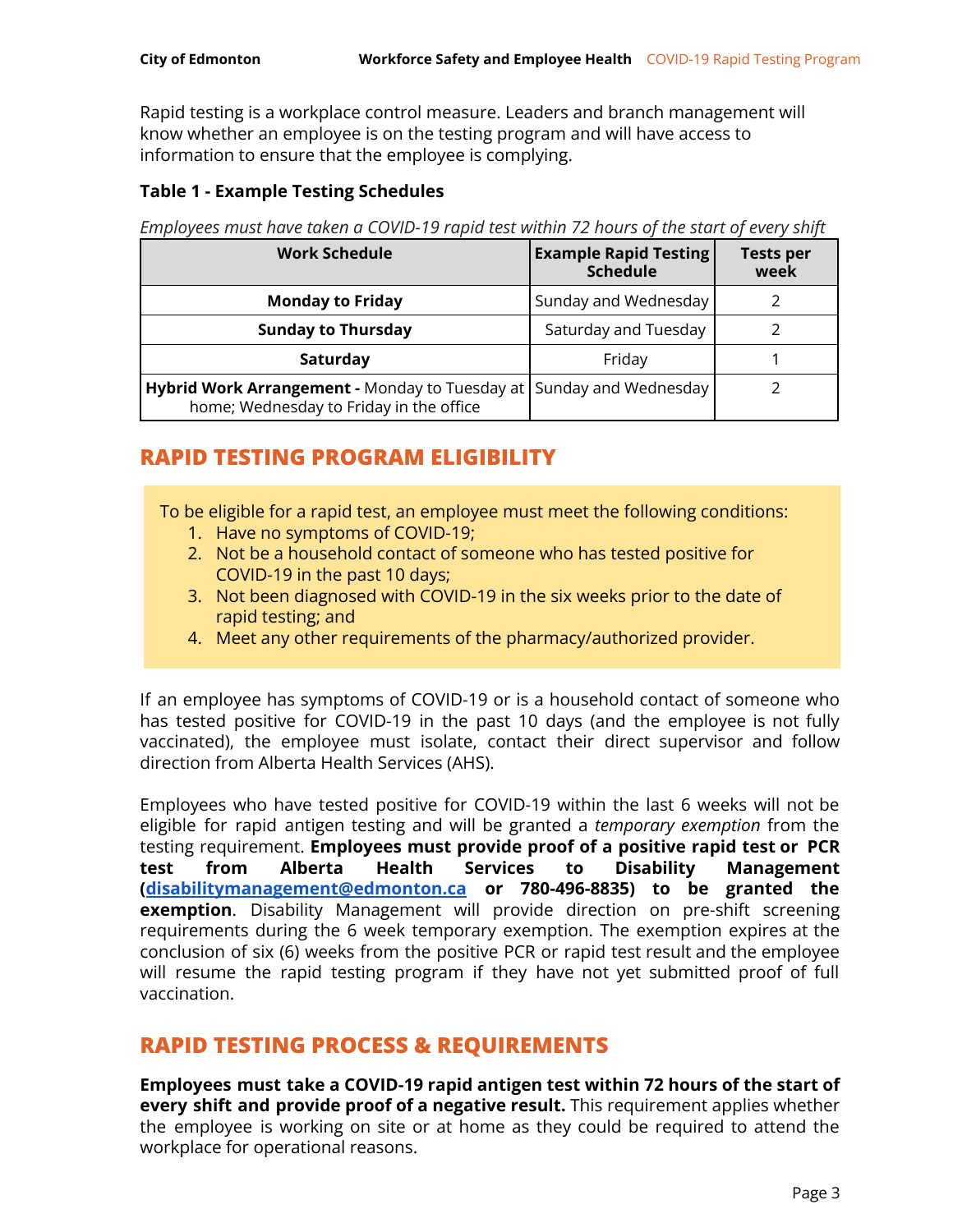Employees are responsible for scheduling their own tests at their own cost. Providers may require appointments to be scheduled. Employees are required to book their test outside of working hours, and employees will not be paid for their time while getting tested. Employees are required to show proof of a negative test through the designated process. Employees must keep the record of their test for 14 days and may be asked for it by their leader, Workforce Safety and Employee Health or Labour Relations.

Only Health Canada [approved](https://www.canada.ca/en/health-canada/services/drugs-health-products/covid19-industry/medical-devices/authorized/list.html) Rapid Tests will be accepted. At-home, third-party supplier video-supervised testing is acceptable as of December 1 only if the third-party provider produces a written result that meets the City's Rapid Testing Program's requirements. Employees can identify a pharmacy, or other private provider, of their choice that offers Health Canada approved Rapid Antigen Tests. For your reference, Alberta Health has published a [list](https://www.alberta.ca/assets/documents/covid-19-rapid-testing-third-party-health-service-vendors-businesses.pdf) of COVID-19 rapid testing third party health service vendors. The City has also created a [list](https://docs.google.com/spreadsheets/d/111Bu9K9CPmC1tXwk2u1WQXnQe8AHhGaXZIN1VC5i8bI/edit#gid=0) of rapid testing providers in the Edmonton and surrounding region. Employees may optionally reference this list of rapid testing providers in the City. This list is subject to change.

**At-home rapid test kits (including those provided free of cost by the Province) may only be used as a follow up test if the employee is asymptomatic and tests positive. Alberta Health Services (AHS) provided PCR tests are not accepted**.

### <span id="page-4-0"></span>**Cost of Testing**

Employees are directly responsible for the full cost of rapid testing and any related fees such as charges for missed or late appointments or repeat testing due to inconclusive test results. It is estimated to cost \$40/test. Rapid testing under the COVID-19 Vaccination Policy is not an eligible expense under the City's health benefits plans.

Employees with an approved exemption on the basis of a protected legal ground through Disability Management or Labour Relations may be reimbursed for the cost of their test (to a maximum of \$50 per test). Direction will be provided to those employees at the time of the exemption approval.

#### <span id="page-4-1"></span>**Rapid Testing & Pre-Shift Screening Checklist**

Employees required to perform rapid testing must document their test completion status on a unique Rapid Testing & [Pre-Shift](https://app.smartsheet.com/b/form/9f4fae73e82847a4987ac4f9168b3087) [Screening](https://app.smartsheet.com/b/form/9f4fae73e82847a4987ac4f9168b3087) Checklist (the "Checklist").

Before commencing work, the employee must complete the Checklist and report if they have completed a rapid antigen test within 72 hours prior to the start of their work shift and received a negative result. This form must be completed each day by all employees on the rapid testing program, regardless of work location.

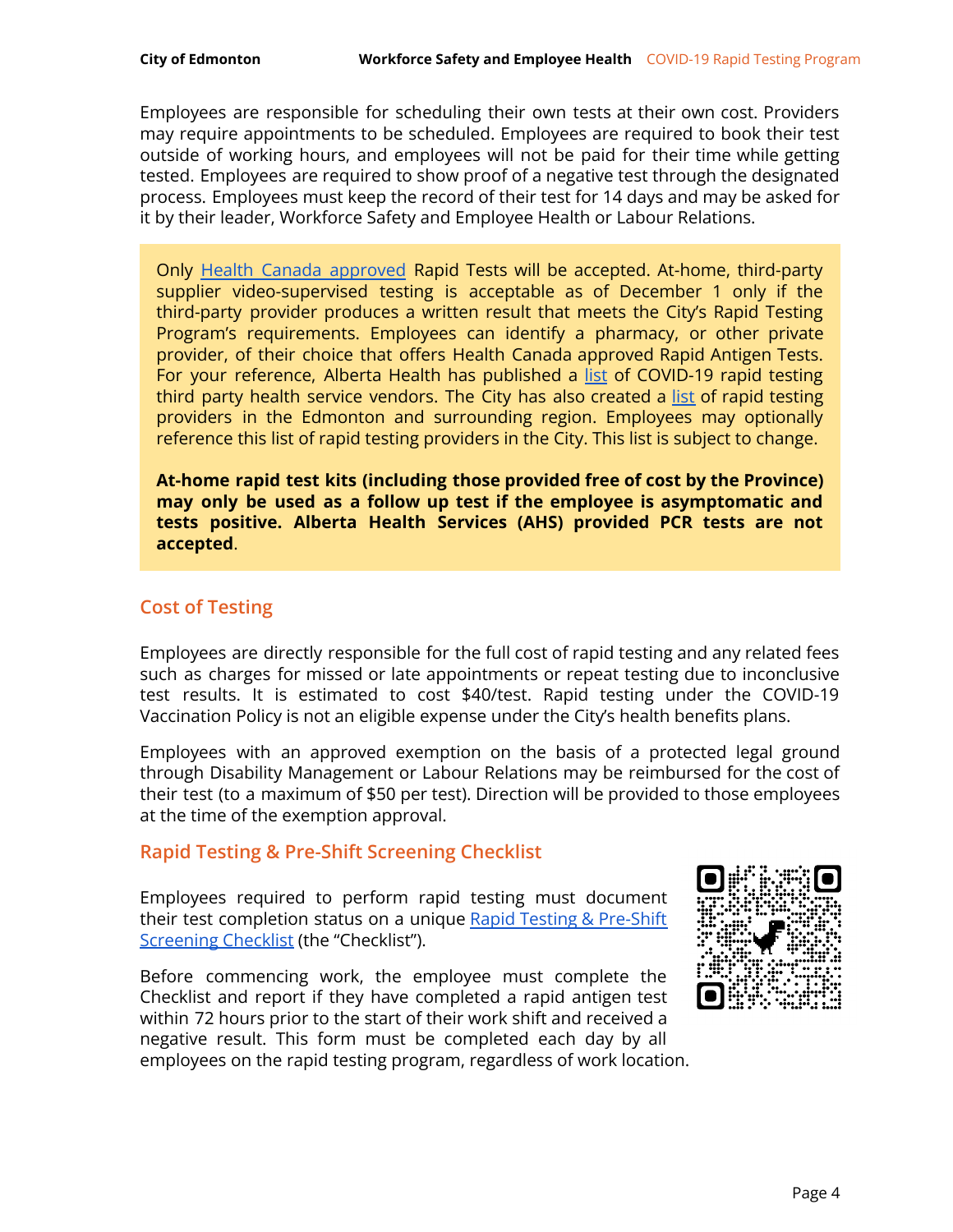#### <span id="page-5-0"></span>**Proof of Rapid Test Results**

Each Branch will receive a list of employees that are required to perform rapid testing, and are responsible to ensure all identified employees are completing the Checklist.

Each Branch will be responsible for developing a process to confirm proof of rapid testing. As an option, rapid test records may be uploaded directly into the Checklist, which will be sent directly to the supervisor for review. Another option includes a visual check by the supervisor (or other designate) at the beginning of the employee's shift.

**Important:** Employees must keep a copy of their most recent test with them at all times during working hours. If an employee is asked to show proof of rapid testing and they cannot produce the record, the employee will be sent home without pay. This would be considered non-compliance under this Program. Supervisors or designated work area contacts are required to notify Labour Relations when an employee has twice failed to provide proof of a rapid test result, without reasonable explanation.

### <span id="page-5-1"></span>**TEST RESULTS**

Rapid test results will be displayed as 'negative', 'positive', or 'inconclusive'.

#### <span id="page-5-2"></span>**Negative Rapid Test Result**

If the employee's rapid test is negative, the employee may proceed to work as long as the Pre-Shift Screening confirms the employee may do so. A copy of the test result must be with the employee at all times during work, and can be in the form of a written, printed or electronic copy. Valid test results must include the employee's full name, the provider that completed the test, the type of test, date and time of sample collection, and a clear indication of a negative result.

At-home rapid test kit results or self-produced documentation of a negative test result is not valid. At-home, third-party virtually supervised tests with results provided by the provider are allowed.

#### <span id="page-5-3"></span>**Positive Rapid Test Result**

If the employee's rapid test is positive, the employee cannot attend work and must contact their supervisor regarding the positive result.

If the employee screens positive on a rapid test and has symptoms of COVID-19, they are considered to be positive for COVID-19 and must:

- Isolate for 10 days from the start of symptoms. You must keep isolating until your symptoms have improved and you have been fever-free for 24 hours, without the use of fever-reducing medication.
- You are the best person to decide if your symptoms are improving. An improvement in symptoms means that you are feeling better than you did in the previous days and you have no new COVID-19 symptoms. Some symptoms may continue after you're no longer able to spread the virus to others.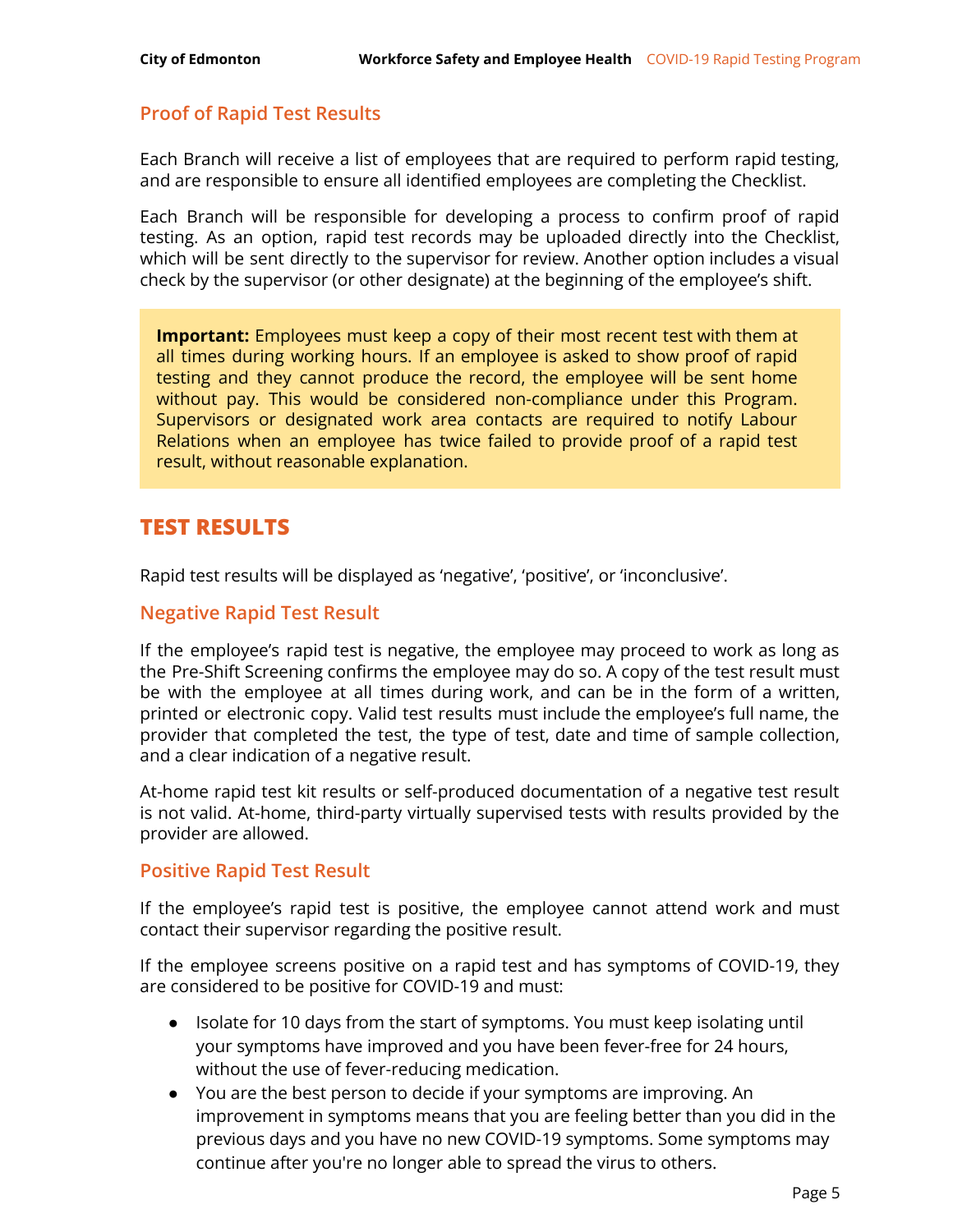- The employee must provide proof of the positive COVID-19 rapid test to Disability Management (documentation of a PCR positive result or a photo of the employee's positive rapid test) and then will be granted a *temporary exemption* from the testing requirement. Disability Management will provide direction on pre-shift screening requirements during the 6 week temporary exemption. At the conclusion of 6 weeks from the positive test result, the employee will resume the rapid testing program if they have not yet submitted proof of full vaccination.
- Following notification of a positive rapid test by an employee, the supervisor must fill out the COVID-19 [Employee](https://app.smartsheet.com/b/form/bd78dec12ea44698a0aa6623e17d5fd1) Intake Form. Employees will code their time according to the [Compensation](https://www.edmonton.ca/public-files/assets/document?path=PDF/COVID-19_Employee_Compensation_and_Leave_FAQ.pdf) and Leave FAQ.
- If the employee is asymptomatic and has a home rapid test available, it is recommended they test again after 24 hours from their first positive test. If their second test is positive, they need to continue to stay home and isolate. If their second test is negative and they remain asymptomatic, they may return to work.

#### <span id="page-6-0"></span>**Inconclusive Tests**

If a rapid test result is inconclusive, the employee is required to repeat the test. If after the second test, it is still inconclusive, the employee must follow the recommendation from the provider which may include booking a confirmation test through Alberta Health Services. The employee may not report to work with an inconclusive test result, and must contact their supervisor.

| <b>Test Result</b>        | <b>Employee Action</b>                                                                                                                                                                                                                                                                                                                                                                                                                                                                                                                                          | <b>Supervisor Action</b>                                                                                                                                                                                                                                                                                                                                                                                                                                                                  |
|---------------------------|-----------------------------------------------------------------------------------------------------------------------------------------------------------------------------------------------------------------------------------------------------------------------------------------------------------------------------------------------------------------------------------------------------------------------------------------------------------------------------------------------------------------------------------------------------------------|-------------------------------------------------------------------------------------------------------------------------------------------------------------------------------------------------------------------------------------------------------------------------------------------------------------------------------------------------------------------------------------------------------------------------------------------------------------------------------------------|
| <b>Negative</b>           | Complete the Checklist and proceed to<br>work as long as the Pre-Shift Screening<br>confirms you may do so.<br>Keep a copy of the negative test result<br>with you at all times.                                                                                                                                                                                                                                                                                                                                                                                | Visually confirm employee test<br>result is negative and has been<br>completed within the past 72<br>hours before their shift.                                                                                                                                                                                                                                                                                                                                                            |
| <b>Positive</b>           | Do not proceed to work.<br>Contact your supervisor immediately<br>regarding the positive test result.<br>Begin isolation, and follow AHS guidance.<br>Provide the Rapid Test results to<br>Disability Management.<br>If you are asymptomatic and you have a<br>rapid test available, it is recommended<br>that you test again after 24 hours from<br>your first positive test. If your second test<br>is positive, you need to continue to stay<br>home and isolate. If your second test is<br>negative and you remain asymptomatic,<br>you may return to work. | Complete the COVID-19<br>Employee Intake Form.<br>Code the employee as QWP for<br>that shift.<br>Follow up with the employee<br>$\bullet$<br>prior to the end of their<br>isolation period to confirm their<br>return to work date.<br>On the date that the employee<br>$\bullet$<br>returns to work, update the<br>Employee Intake Form with the<br>date the employee recovered<br>and returned to work (a link will<br>be provided to the leader who<br>submitted the positive result). |
| Inconclusive<br>/ Invalid | Repeat the rapid test.<br>If the second test is inconclusive, do not<br>proceed to work.<br>Contact your supervisor regarding the<br>inconclusive test result.                                                                                                                                                                                                                                                                                                                                                                                                  | Require the employee to send<br>proof of the two inconclusive<br>test results.<br>Code the employee as IWP for<br>that shift.                                                                                                                                                                                                                                                                                                                                                             |

#### **Table 2 - Summary of Actions for Rapid Test Results**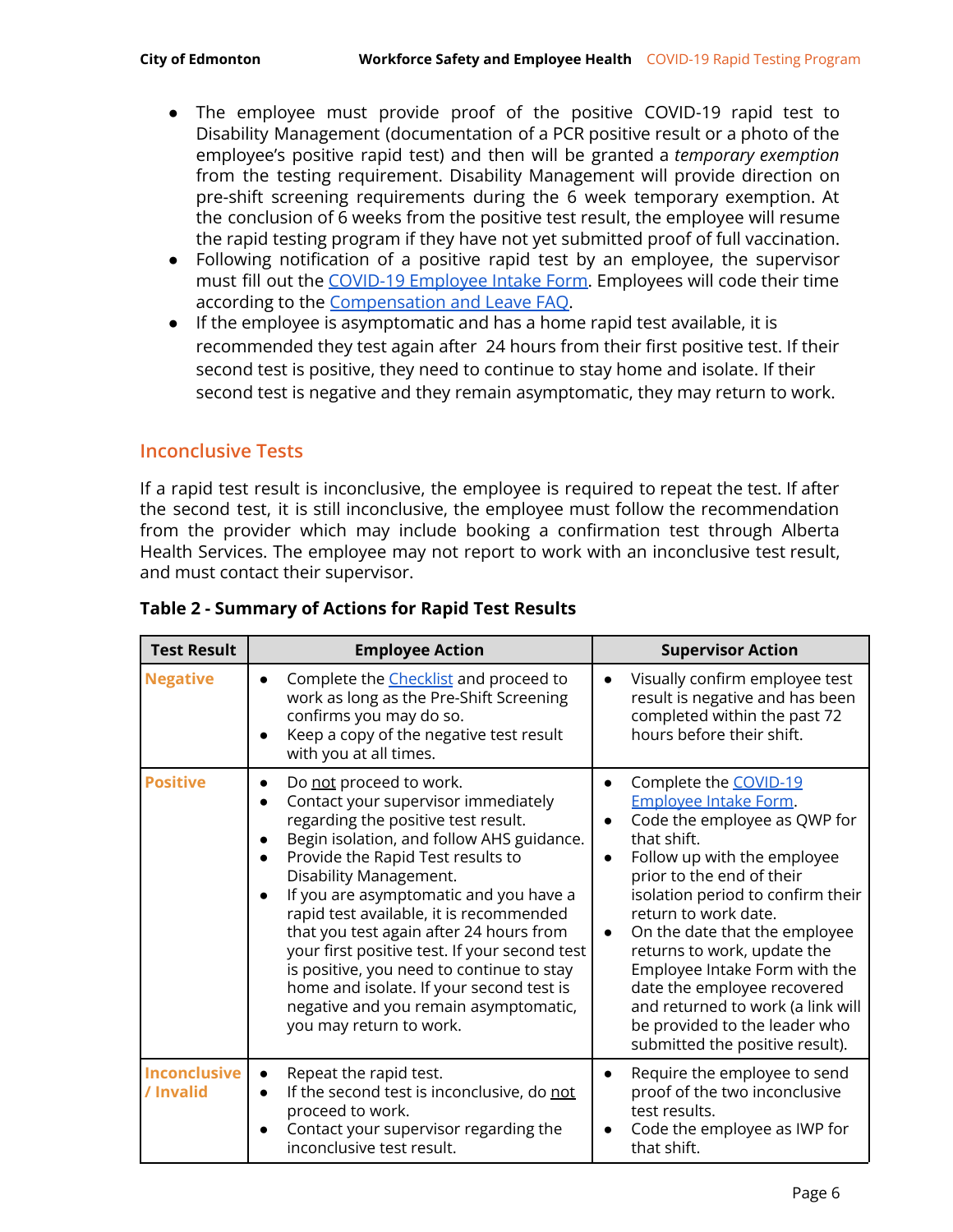| Follow guidance from the test provider<br>regarding further testing. | Confirm that the employee is<br>following the guidance from the<br>test provider regarding further<br>testing. |
|----------------------------------------------------------------------|----------------------------------------------------------------------------------------------------------------|
|----------------------------------------------------------------------|----------------------------------------------------------------------------------------------------------------|

**Note:** Employees must inform their supervisor immediately if they cannot produce a negative test result and therefore **cannot** report for work.

#### <span id="page-7-0"></span>**RESPONSIBILITIES**

**Employees** are responsible for:

- Understanding and adhering to this program.
- Finding and booking an appointment with a pharmacy or authorized provider to obtain rapid antigen testing.
- Payment of all costs for the rapid testing and attending the test on their own time.
- Ensuring that rapid antigen testing is completed and results are received within 72 hours before the start of their shift (whether they are working on site or at home).
- Keeping a copy of their most recent test with them at all times during working hours, keeping records of each test result for at least 14 days, and providing records on request by their leader, Workforce Safety and Employee Health or Labour Relations.
- Completing the electronic form to report the results of rapid antigen testing and/or communicating the results to their supervisor (or designate).
- Informing their supervisor and submitting appropriate documentation if there is a change in vaccination status.
- Following next steps, as required, after receiving their rapid antigen testing results. This includes attending for a PCR test through AHS, self-isolating, etc.

#### **Leaders** are responsible for:

- Ensuring employees on this program submit test results; reviewing those results.
- Following up with employees who fail to provide proof of a negative test result to ensure the employee does not work that shift, is coded as leave without pay and knows they must provide proof of a negative test result before their next shift.
- Contacting or notifying Labour Relations when an employee fails to provide proof of a negative test result on two occasions.

#### **Workforce Safety and Employee Health** is responsible for:

- Collecting vaccine intake forms and vaccine records.
- Updating lists of employees eligible to be on the rapid antigen testing program and providing information to the business areas.
- Developing and maintaining the program, electronic forms, and reporting tools.
- Performing quality assurance checks to ensure safe work practices are followed.
- Reviewing temporary exemption requests and providing direction to employees.